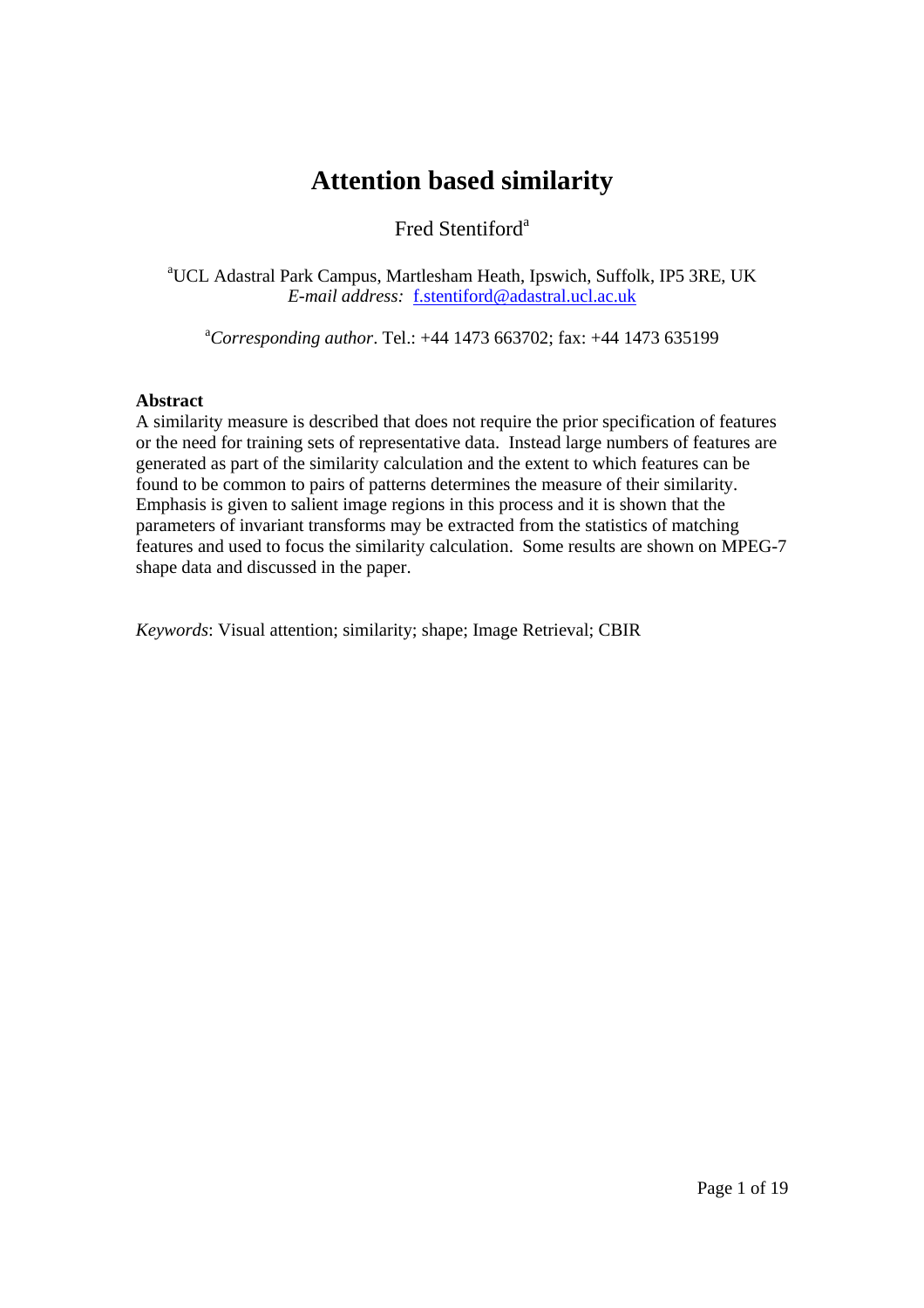#### **1. Introduction**

Similarity measures are central to most pattern recognition problems not least in computer vision and the need to access huge volumes of multimedia content now being broadcast and offered on the Internet. These problems have motivated much research into content based image retrieval [1-4] and many commercial and laboratory systems are described in the literature [5-10].

The notion of similarity is elusive. Quite often having selected a number of appealing features that we believe characterises similarity, we soon discover that new structure in unseen patterns does not contain the desired features despite still apparently possessing a high degree of similarity. By the same token other patterns that do satisfy the similarity criteria seem totally dissimilar to the human eye.

This paper proposes a similarity measure that imposes only very weak assumptions on the nature of the features used in the recognition process. This approach does not make use of a pre-defined distance metric plus feature space in which feature values are extracted from a query image and used to match those from database images, but instead generates features on a trial and error basis during the calculation of the similarity measure. This has the significant advantage that features that determine similarity can match whatever image property is important in a particular region whether it be a shape, a texture, a colour or a combination of all three. It means that effort is expended searching for the best feature for the region rather than expecting that a fixed feature set will perform optimally over the whole area of an image and over every image in the database. By generating thousands of random features and applying them on a trial and error basis as an integral part of the calculation of the similarity value, it is shown that a consistent measure is obtained that is not dependent upon any one or group of specific pattern measurements or representative training sets. Such a system is emergent rather than cognitivist as it does not rely upon a priori specification or programming, but rather constructs its own representation as it interacts and explores the visual scene [11].

Section 2 outlines a selection of papers describing related research and Section 3 then describes the visual attention model used in this paper. The next section defines the similarity measure and Section 5 reports results obtained on shapes from the MPEG-7 test set. This is followed by a discussion section and some conclusions.

#### **2. Background**

A great deal of wide ranging research has been carried out on similarity and shape matching and much of this is covered in survey papers such as [12], [13]. Many approaches involve the use of pre-determined features such as edges, colour, location, texture and functions dependent on pixel values e.g. [14]. Mikolajczyk et al [15] use edge models to obtain correspondences with similar objects. Hidden Markov Models derived from shape boundary features are employed by Almageed et al [16] to classify silhouettes. Dao et al [17] obtain measures of similarity between shape boundaries through the use of potential functions borrowed from electrostatics. Thinning algorithms are applied to shapes by Sebastian et al [18] and Iyer et al [19] to obtain graphical features that can be more easily transformed between similar shapes.

The selection of features dependent upon the spatial arrangement of sets of points sampled from shapes is a strategy used by several authors to obtain some of the best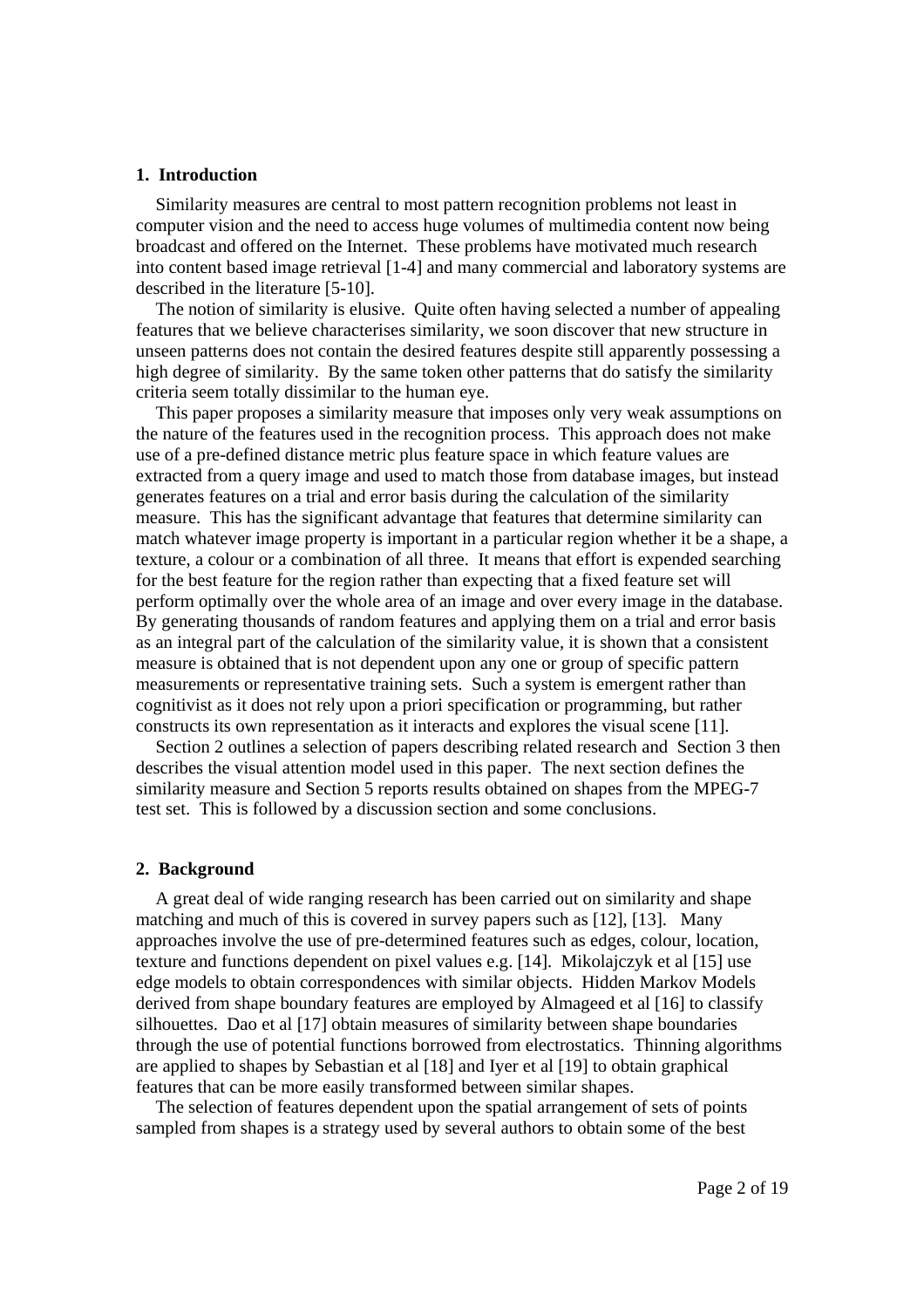results to date such as [20]. However, all the approaches use pre-determined point selection rules and metrics that can limit performance on unseen data. Viola et al [21] restrict themselves to a specific type of rectangle feature which works well in their face recognition application, but may not perform as well on data that is not suited to this feature.

Increasingly research is turning to models of perception in order to reflect the behaviour of the human visual system in measures of similarity. Mojsilovic et al [22] use perceptually important colours to construct a feature vector for similarity measurement, and overcome the problem of close colours occupying different quantization bins. Super [23] defines critical points of high curvature on boundaries and normalises the shape for rotation and scale before calculating a distance measure. Law et al [24] introduce a measure of saliency in their development of a feature selection and clustering algorithm. A feature is deemed irrelevant if its distribution is independent of class labels. Visual attention models by Itti [25] are used by Frintrop et al [26] to focus computational resource and recognise 3D objects. Shape contours are detected by Grigorescu et al [27] using a model of human visual surround suppression that identifies perceptually significant edges.

#### **3. Visual Attention**

Studies in neurobiology [28] are suggesting that human visual attention is enhanced through a process of competing interactions among neurons representing all of the stimuli present in the visual field. The competition results in the selection of a few points of attention and the suppression of irrelevant material. It means that people and animals are able to spot anomalies in a scene no part of which they have seen before and attention is drawn in general to the anomalous object in a scene.

Treisman [29] describes experiments that reveal pre-attentive behaviour in human vision. She points out a "masking effect" that depends upon the presence elsewhere of other elements sharing the local distinctive property. A locally salient feature can be suppressed by more distant structures in the image. Single distinctive features such as colour or orientation promote immediate saliency, but if these properties are cojoined the search for a target is more difficult. Triesman describes several examples of images that exhibit pop out some of which behave asymmetrically. Treisman suggests that there are separate maps for a few properties such as colour, orientation, and brightness, but does not offer a mechanism for their implementation.

Tsotsos [30] presents a pyramidal processing attention model as a means of reducing the complexity arising from a large number of selected features. A winner takes all strategy is imposed on the processing layers in the pyramid so that the more salient objects are identified by location and features at the top of the pyramid. Provision is made to offset a boundary effect in the pyramidal structure that lays emphasis on central items even if they are less significant that peripheral items. Tsotsos highlights features such as size, luminance, edge contrast and orientation as possible features for defining saliency in static images, but there is little guidance on how these might be selected or combined.

Lindenberg [31] provides a framework for detecting salient blob-like objects without relying on a priori information. He stresses that not all significant image structures are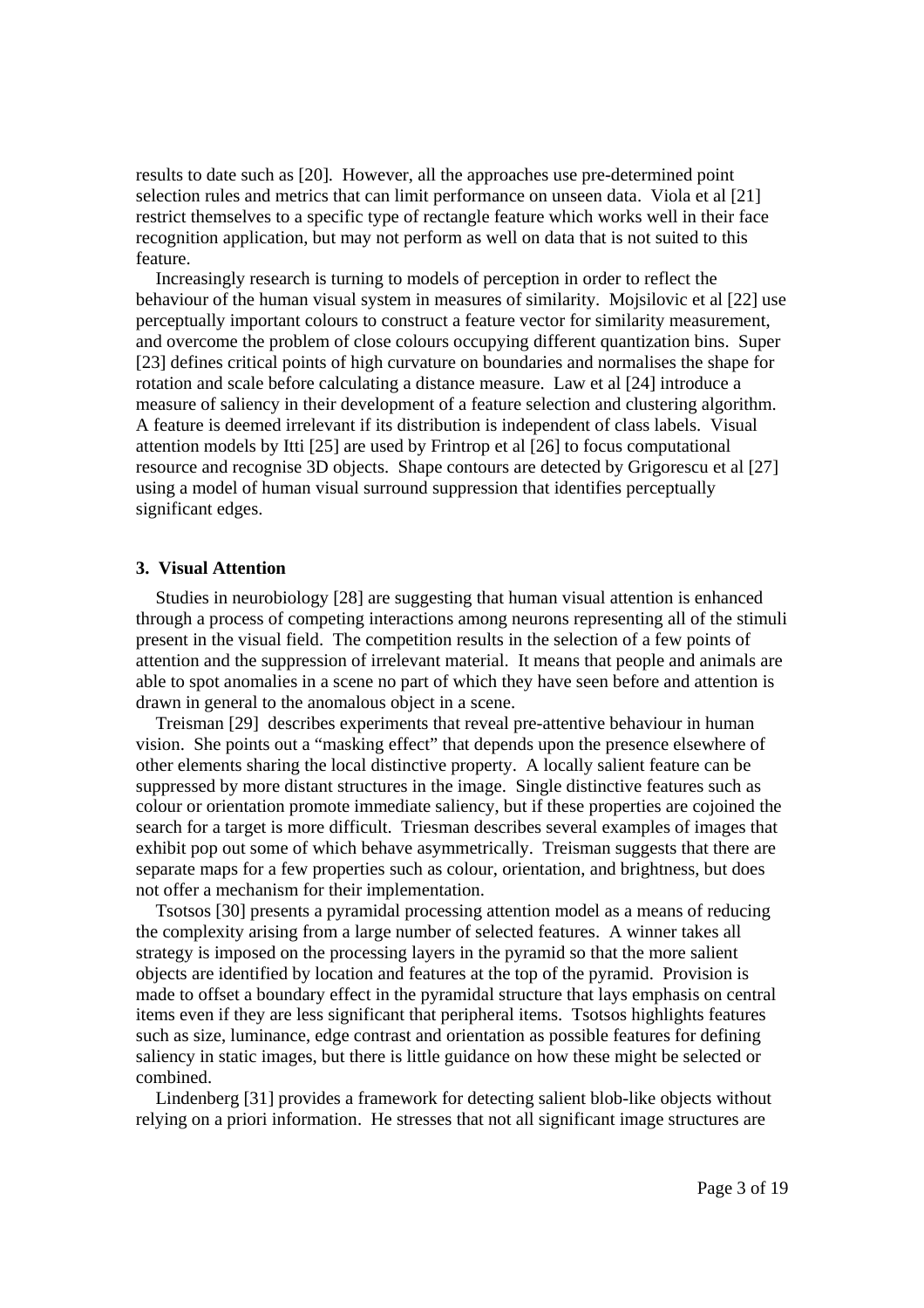blobs. His research makes the assumption that structures that are significant in scalespace will also be perceptually significant. Although this may be true for some blob configurations it does not apply to all, as for example, no provision is made for the attention suppressing effect of surrounding similar configurations as demonstrated by Treisman [29].

The model of attention [32] used in this paper makes the assumption that an image region is salient if it possesses few features in common with other regions in the image. It follows Lindberg in not making use of *a priori* information regarding the images, but goes further in not making assumptions about the choice of feature measurements as suggested by Treisman [29], Tsotsos [30] and Itti [25]. Such assumptions can force the model to emphasise saliency as determined by colour and orientation, for example, but ignore texture if that did not happen to be a measured feature. As attention is concerned with surprise rather than the expected, this issue is of critical importance.

Let a set of measurements  $a_x = (a_{x1}, a_{x2}, a_{x3})$ correspond to a pixel  $x = (x_1, x_2)$ Consider a neighbourhood N of *x* where

$$
\{x' \in N \text{ iff } |x_i - x'_i| < \varepsilon_i \ \forall \ i\}
$$

Select a set of *m* random pixels  $S_x$  in *N* (which we call a fork) where *Sx = {x'1, x'2, x'3, ..., x'm}*.

Select another random pixel *y*.

Define the set  $S_y = \{y\}$ 

$$
'_1
$$
,  $y'_2$ ,  $y'_3$ , ...,  $y'_m$  where

 $x - x' = y - y'$ .

In other words *y* and *y*<sup>*'*</sup><sub>*j*</sub> are in the same spatial relationship to each other as *x* is to  $x'$ <sup>*j*</sup>. The fork centred on  $x$  is said to match that of  $y$  if

$$
\left| a_{xj} - a_{yj} \right| \le \delta_j \text{ and } \left| a_{x'_ij} - a_{y'_ij} \right| \le \delta_j \quad \forall i, j
$$

So if all the colour values of corresponding pixels in  $S_x$  and  $S_y$  are within a threshold  $\delta$  of each other the forks will match.

Fig. 1. Fork at *x* mismatching at *y*.

A pixel *x* will be worthy of attention if a sequence of *M* forks matches only a few other neighbourhoods in the space as this will reflect the uniqueness of its properties and hence the saliency. To illustrate the algorithm in the case of a still image (Fig. 1), a fork of 3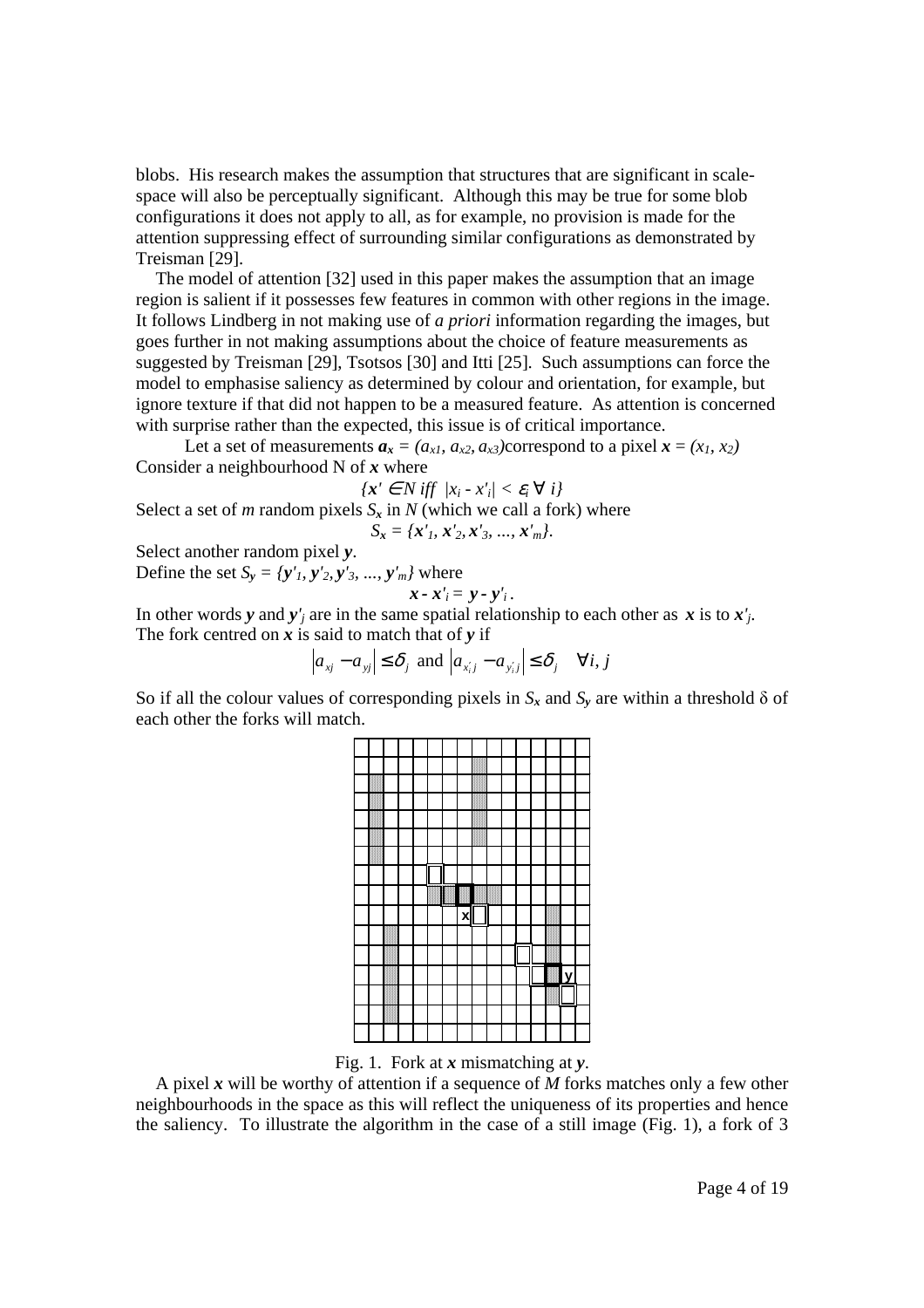pixels *x'* is shown in the neighbourhood of a pixel *x*. Each of the pixels might possess three colour intensities, so  $\mathbf{a} = (r, g, b)$ . The neighbourhood of a second pixel **y** matches the first if the colour intensities of all  $m + 1$  corresponding pixels have values within  $\delta$  of each other. The attention score for each pixel  $x$  is incremented each time a mismatch occurs in the sequence of fork comparisons. Pixels  $x$  that obtain frequent mismatches over a range of *M* forks *Sx* and pixels *y* are assigned a high visual attention score. This means, for example, that regions possessing novel colour values that do not occur elsewhere in the image will be assigned high scores. It also means that neighbourhoods that span different coloured regions (e.g. edges) are naturally given high scores if those colour adjacencies only occur rarely in the scene.

The gain of the scoring mechanism is increased significantly by retaining the forks  $S_x$ if a mismatch is detected, and re-using  $S<sub>x</sub>$  for comparison with the next of the *t* neighbourhoods. If however,  $S_x$  subsequently matches another neighbourhood, the score is not incremented, and an entirely new fork  $S_x$  is generated ready for the next comparison. In this way competing forks are selected against in a competitive fashion if they contain little novelty and turn out to represent structure that is common throughout the image. Indeed it is likely that if a mismatching fork is generated, it will mismatch again elsewhere in the image, and this fork once found, will accelerate the rise of the visual attention score.

If some of the distinguishing characteristics of anomalous objects are known it would be sensible to constrain or even fix the selection of forks  $S<sub>x</sub>$  rather than generate them randomly For example, a horizontal bar against a background of vertical bars would be optimally identified as salient by a +shaped fork:  $S_x = \{(-1,0), (0,-1), (0,1), (1,0)\}$  with  $m =$ *4* and  $\varepsilon = 1$ . A completely filled 3x3 patch with  $m = 8$  would also function well. However, larger values of *m* lead to higher frequencies of mismatching on more complex images that obscure the most salient objects. This may be offset by introducing a measure of correlation and a threshold to obtain a match, but again there is no guarantee that a particular correlation measure will place the correct weighting on any content that may be encountered within the patch and there is a danger that in general saliency will be masked.

The model described above uses a simple translation to obtain the fork *Sy* to test for a match or mismatch. This may be generalised to enable invariance to orientation and other attentional properties by mapping the pixels in  $S<sub>y</sub>$  according to the appropriate transform before testing for a match. In the case of the orientation property a rotation by a random angle  $\theta$  is given by

$$
S_{y} = \{y_{1}, y_{2}, y_{3}, ..., y_{m}\} \text{ where } y_{i} - y_{1} = R_{\theta}[x_{i} - x_{1}] \quad \forall \ i
$$
  
and 
$$
R_{\theta} = \begin{bmatrix} \cos \theta & \sin \theta \\ -\sin \theta & \cos \theta \end{bmatrix},
$$

The attention score  $V(x)$  for each pixel x is computed in the following steps:

- 1.  $k = 0$ ;  $V(x) = 0$
- 2. Generate a fork *Sx* of maximum radius ε*.*
- 3. Select a random pixel *y*.
- 4.  $k = k+1$ ; if  $k > M$  then stop
- 5. Transform fork  $S_x$  to produce fork  $S_y$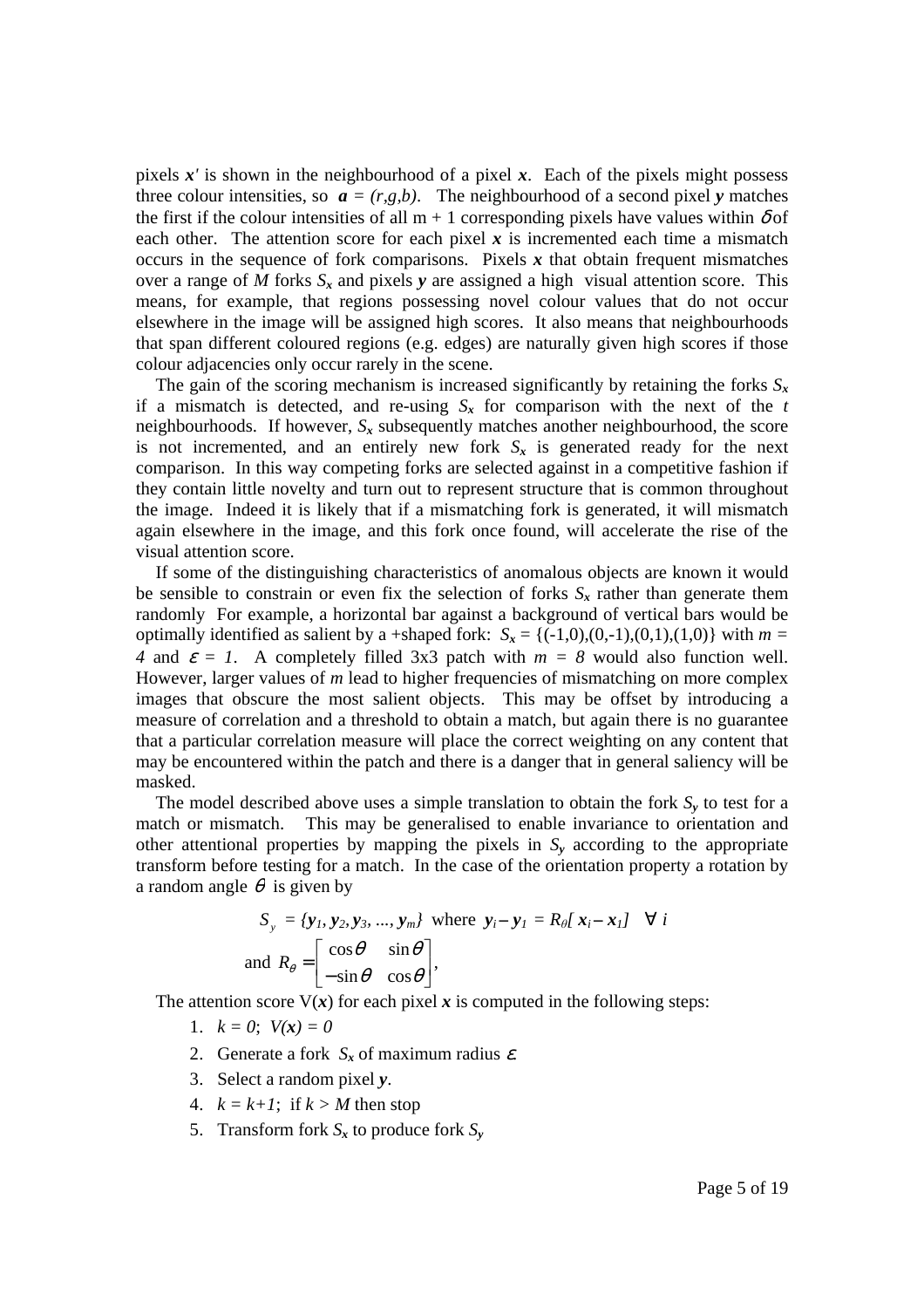- 6. If  $S_\nu$  mismatches then  $V(x) = V(x) + 1$  and loop to 3 retaining same fork.
- 7. Loop to 2.

This model possesses many of the characteristics of low level visual neurons with centre-surround receptive fields where cell responses are affected by surrounding cells simultaneously responding to the same signals. Similarities between stimuli within the receptive field and outside inhibit responses, whereas differences do not have this effect [33]. The fork matching and mismatching procedure described above captures aspects of this mechanism.

This model has been shown to identify saliency as indicated in many of the behavioural examples given by Treisman. Saliency determined by a single feature such as colour or orientation is identified strongly by the model. Targets defined by the conjunction of features are identified less strongly and is dependent on the diversity of the distractors [34]. Treisman [29] reports, for example, that a parallel line pair is salient against a background of single lines of various orientations, but the reverse is not the case. This asymmetry is reproduced in our attention model where the attention scores for the pixels belonging to the parallel lines are much greater than for the surrounding randomly oriented single lines. On the other hand the attention scores for the target single line are lower than the background parallel pairs indicating no pop out. Fig. 2 and 3 show the high scoring black pixels in both cases.





Fig. 2. Target parallel line pair and corresponding high attention scoring pixels

Fig. 3. Target single line and corresponding high attention scoring pixels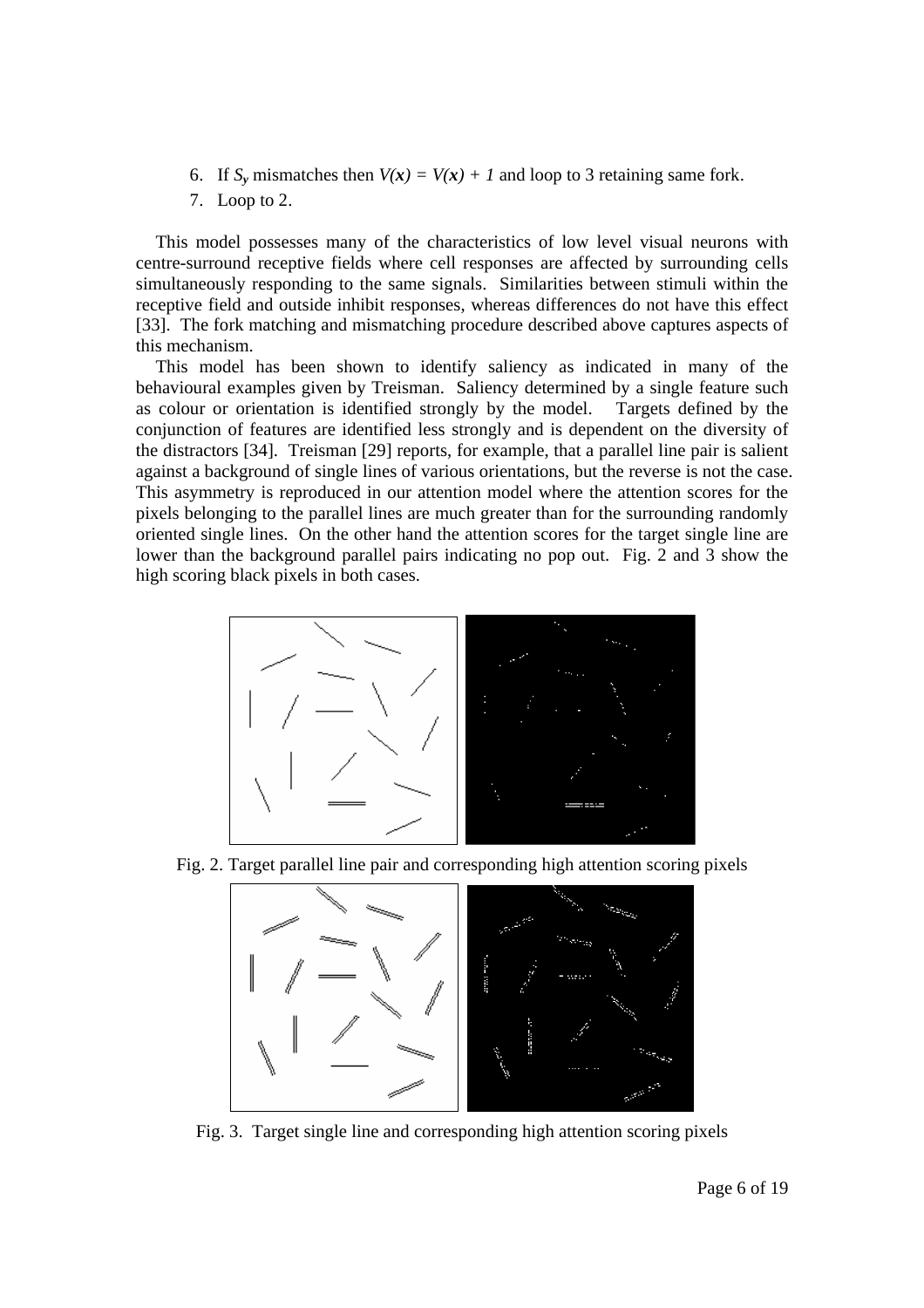#### **4. Similarity Measure**

The model of similarity [35] used in this paper is the dual of that for attention and makes the assumption that two images are similar if they possess many features in common. As before no use is made of a priori information in the choice of features. It is to be expected that many features that are shared will be unique to that pair of images. This means that it is never possible to pre-select features in a way that will reflect all aspects of the relationships between a set of objects or the similarity of pairs of images in a database unless complete knowledge of the database is known beforehand. As with the measure of attention described above, the similarity measure proposed here generates features on a competitive basis as part of the calculation of the measure. The features take the form of forks and similarity is dependent upon the number of such forks that can be found to match pairs of images.

Consider two images X and Y containing pixels *x* and *y* with colour values  $a_x = (a_{x1}, a_{x2}, a_{x3})$  and  $a_y = (a_{y1}, a_{y2}, a_{y3})$ , respectively.

A fork of *m* random points  $S_x$  is defined as a set of any pixel positions in image X where  $S_x = \{x_1, x_2, x_3, \ldots, x_m\}.$ 

A randomly positioned fork of  $m$  pixels  $S<sub>y</sub>$  is defined in image Y where

 $S_y = \{y_1, y_2, y_3, ..., y_m\}$  and  $x_i - x_j = y_i - y_j \ \forall i, j$ 

In other words pixels  $y_j$  are a randomly translated version of the  $x_j$ .

The fork  $S_y$  matches image Y if  $|a_{xy} - a_{y}| \le \delta_j \ \forall j$ .

The similarity measure  $R$  of image  $X$  to Image  $Y$  is computed in the following steps:

- 1.  $R_{XY} = 0; k = 0$
- 2. Generate a random fork *S<sup>x</sup>*
- 3.  $k = k+1$ ; if  $k > M$  then stop
- *4. p = 0*
- 5. Transform fork  $S_x$  to produce fork  $S_y$
- 6. If  $S_y$  matches Y then  $R_{XY} = R_{XY} + 1$  and loop to 2.
- 7.  $p = p+1$ ; if  $p > P$  then go to step 9 (generate new  $S<sub>x</sub>$ )
- 8. Loop to 4 (no match so try another transform).
- 9. Loop to step 2
- 10. Repeat with X and Y reversed. Similarity measure  $R = R_{XY} + R_{YX}$

High similarity scores are obtained when many forks in image  $X$  are found to correspond and match transformed forks in image Y. If all the forks match a maximum score of *M* will be obtained.

It is necessary for a high score that forks in image Y correspond to forks in image X, otherwise, for example, cropped versions of images would be classified as being very similar to the whole, although this may be a requirement in some applications. The similarity score  $R$  is therefore made symmetric by summing the number of matching forks in both directions.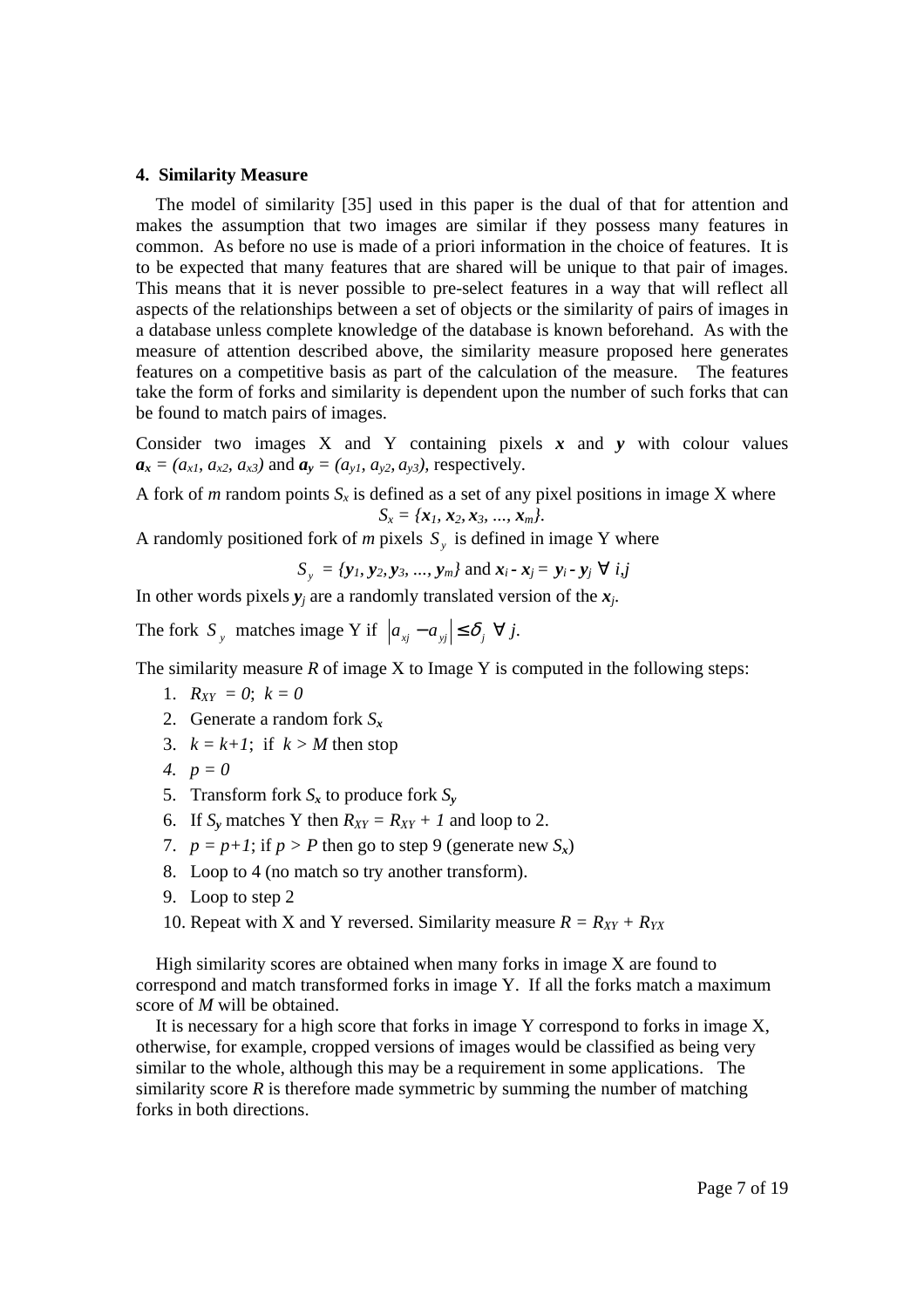

Fig. 4. Fork from Image X matching Image Y.

Fig. 4 shows a 3 pixel fork covering one black pixel and two white pixels from image X matching in a position in image Y. In general each of the pixels will possess three colour parameters, so  $a(x) = (r, g, b)$  and the fork will fit image Y if the colour parameters of all *m* corresponding pixels have values within  $\delta$  of each other. A series of *M* forks from image X are tested for a match at some position in image Y and the number of such matches forms the similarity measure of image X to image Y.



Fig. 5. Shapes possessing similarity measures that do not satisfy the triangle inequality.

The measure does not necessarily satisfy the triangle inequality and is therefore not a metric. In practice there is no requirement for the triangle inequality to be satisfied in terms of human perception and indeed this may be a damaging constraint on the distance measure. A pattern B may contain features in common with A and C and be similar to both. However, A and C may have no features in common at all, and no conclusion regarding A and C can necessarily be inferred from the similarities of AB and BC (Fig. 5).

# *4.1. Translation, Rotation and Scale*

The similarity algorithm makes up to *P* attempts to discover a match in image Y for each of *M* transformed forks that are generated. The distribution of locations of high attention scoring pixels in forks that fit both images gives an indication of the location of those regions in both images that hold the features that largely determine the overall image similarity.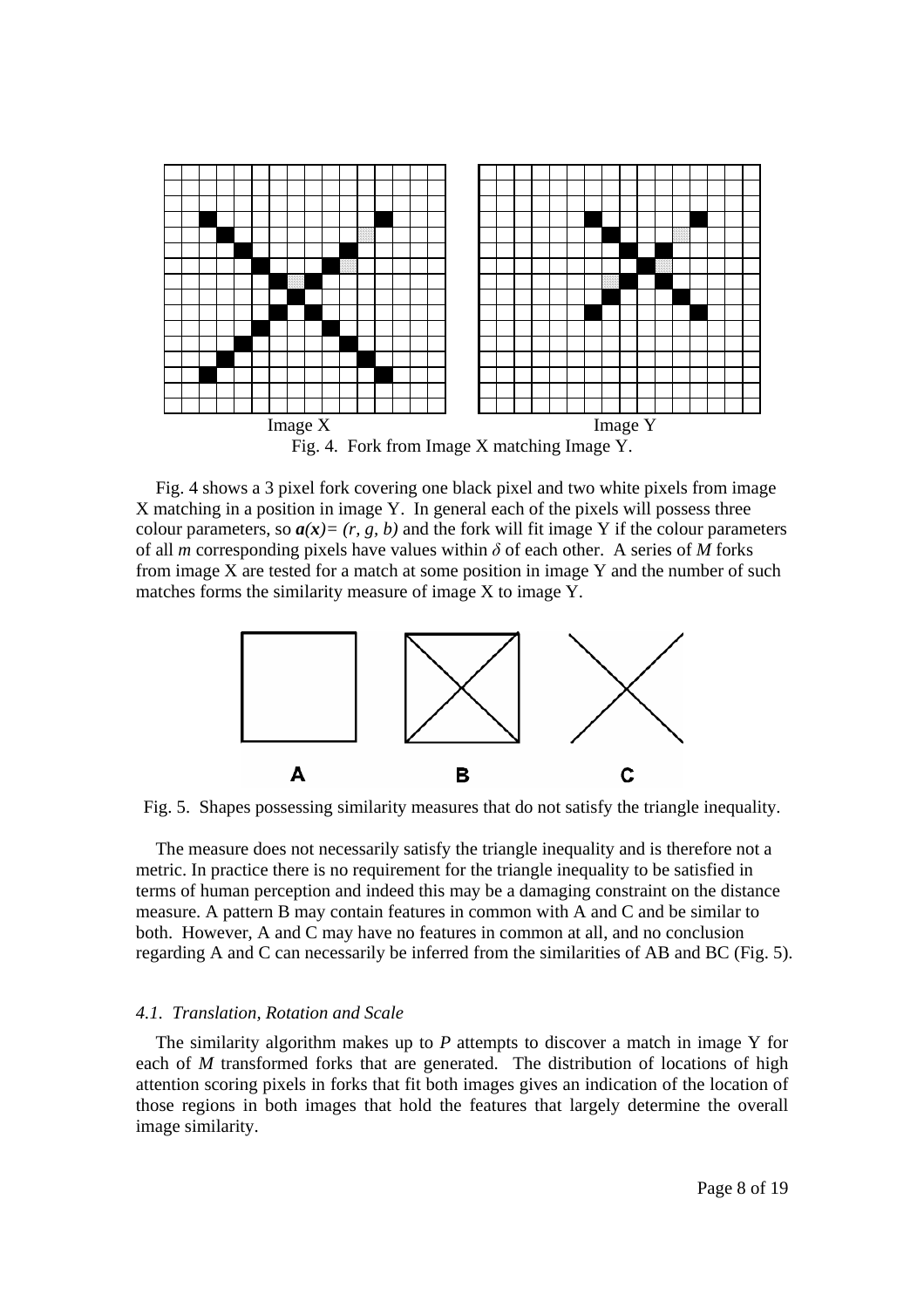The centroids of pixels in images  $X$  and  $Y$  that are present in the  $M'$  pairs of forks *k*  $S_x^k$ ,  $S_y^k$  *k* = 1, ..., *M* ′ that match is given by *x* and *y* where

$$
\overline{x} = \sum_{k, x_i \in S_x^k} \frac{x_i}{M}, \qquad \overline{y} = \sum_{k, y_i \in S_y^k} \frac{y_i}{M}, \qquad M \ge M' \succ 0
$$

The extent of the region of similarity around  $\bar{x}$  and  $\bar{y}$  may be estimated by the standard deviation of  $x_i$  and  $y_i$  where

$$
\sigma_x = \sqrt{\frac{1}{M'-1} \left( \sum_i (x_i - \overline{x})^2 \right)} \text{ and } \sigma_y = \sqrt{\frac{1}{M'-1} \left( \sum_i (y_i - \overline{y})^2 \right)}
$$

In general an affine relationship between a shape in image  $X$  and image  $Y$  may be identified by allowing the forks  $S<sub>x</sub>$  to be randomly rotated between  $\pm \alpha$  and scaled in *x* and *y* by *s* to produce the  $S<sub>y</sub>$  and studying the distribution of angles and scales of pixel co-ordinates of forks that fit both images.

In this case the transform applied to pixels in  $S<sub>x</sub>$  is given by

$$
S_{y} = \{y_{1}, y_{2}, y_{3}, ..., y_{m}\} \text{ where } y_{i} - y_{1} = s R_{\theta}[x_{i} - x_{1}] \quad \forall i
$$
  
and 
$$
R_{\theta} = \begin{bmatrix} \cos \theta & \sin \theta \\ -\sin \theta & \cos \theta \end{bmatrix}
$$

As with the attention measure described in section 3 there is every justification for tailoring the processing as much as possible before further analysis if sufficient is known about the data to be sure that this improves performance and does not destroy information. This applies to the normalization of image data according to position, orientation and scale which will yield good results if the data is well behaved within the rules followed by the normalisation process. However, as before there is no guarantee that this is the case and a particular normalization process may not be appropriate to all items in a dataset and may cause information to be lost especially in complex and noisy data. The approach described here makes no assumptions about the properties of the data but rather relies upon evidence in the form of mappings (matching forks) discovered between image pixels to reflect orientation, positional and scale relationships between data items.

#### *4.2. Parameter Sensitivity*

The behaviour of the similarity measure is clearly dependent on the values of two key parameters, *M* the number of forks generated to produce a score, and *m* the number of pixels in each fork, *M* determines the volume of computation and *m* the precision with which matches are made.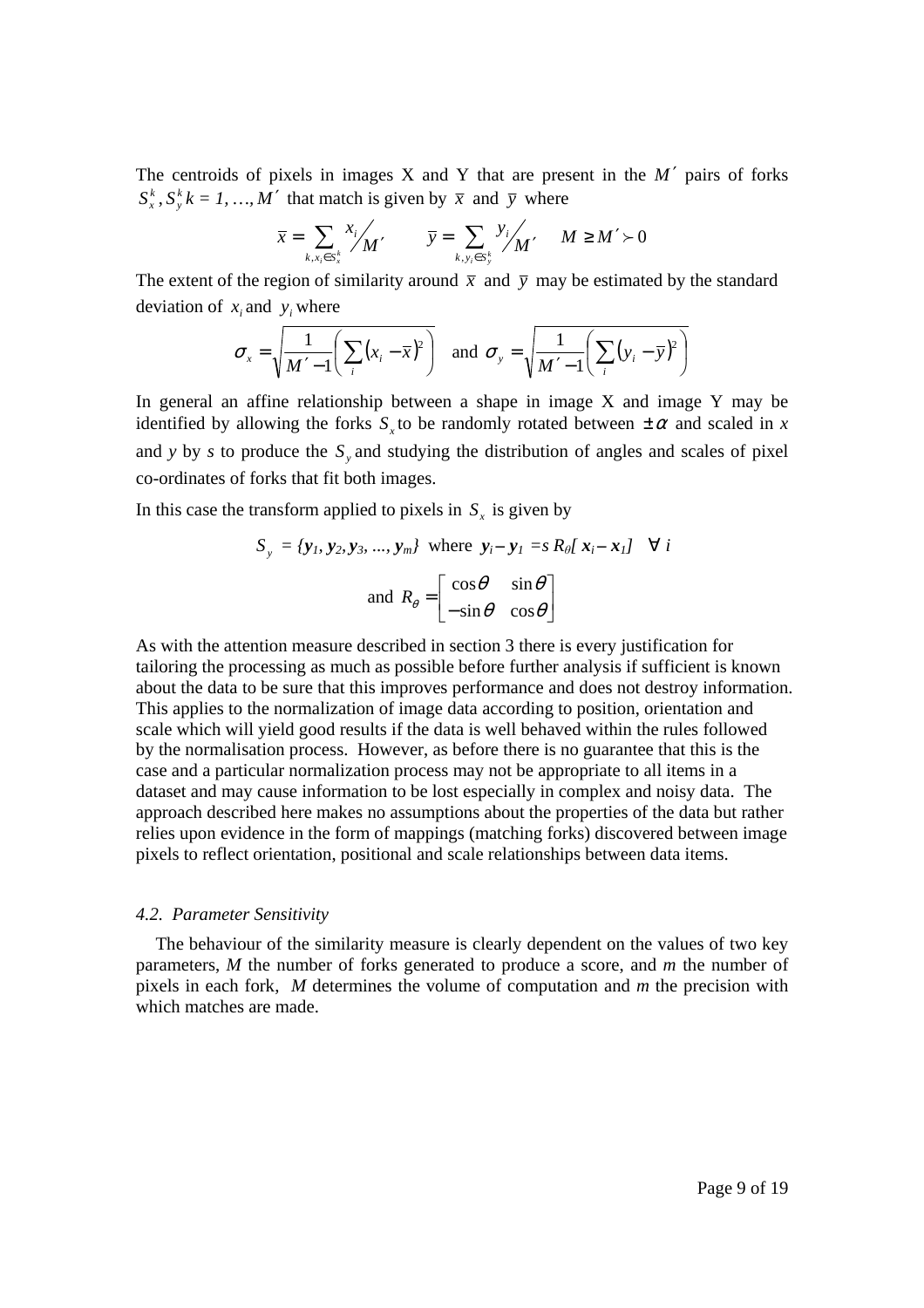

Fig. 7. Variation in standard deviations of similarity measure against no. forks generated.

| M                              | 50    | 00    | 200   | 400   | 800   | 1600    |
|--------------------------------|-------|-------|-------|-------|-------|---------|
| Standard deviation( $\sigma$ ) | 5.90  | 3.66  | 2.90  | 791   | .25   | 0.95    |
| Mean score                     | 81.64 | 83.05 | 83.03 | 83.33 | 82.86 | 83.02   |
| $log(\sigma)$                  | 77    | 0.561 | 0.46  | 0.25  | 0.10  | $-0.02$ |

Table 1. Variation in scores against numbers of forks generated (*M*)

In order to test the stability and the statistical confidence of the similarity measure, a number of repeated calculations were carried out on the same pair of patterns (Fig. 6) for each of several values of *M* with  $m = 10$ . 100 calculations of the similarity measure were computed for values of *M* from 50 to 1600 and the results are shown in Table 1 and Fig. 7. The standard deviation decreases with *M* approximately as the power of -0.6 in this range indicating that the precision of the similarity measure increases with increasing computation.



Fig. 8. Original (X), shifted (Y1), rotated (Y2) and scaled (Y3) shapes.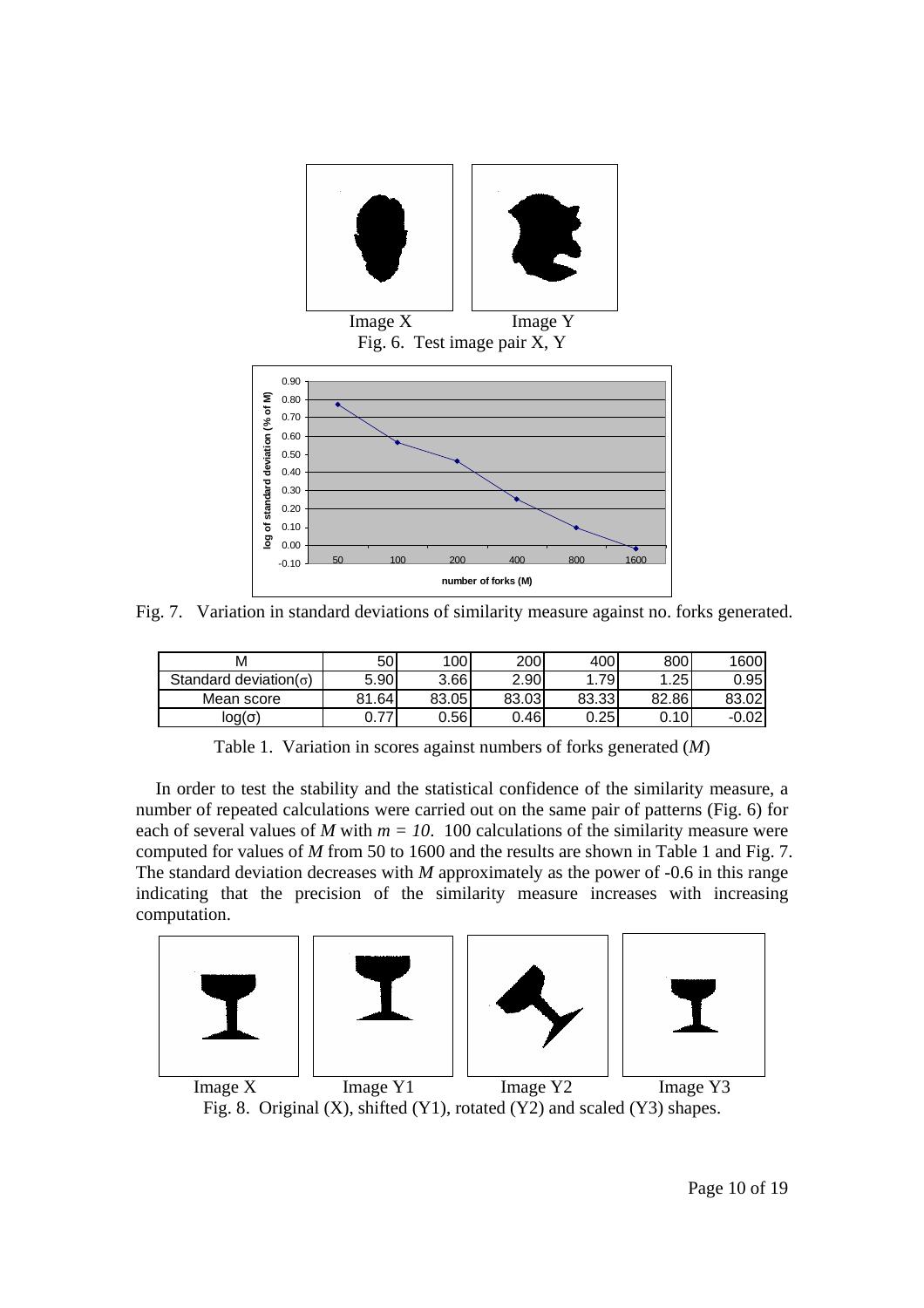Fig. 8 shows image X transformed by translation  $(Y1)$ , rotation  $(Y2)$  and scale  $(Y3)$ . Histograms of *x*, *y* values of the centroids of forks fitting image Y1 are shown in Fig. 9 and reflect the upward movement of the shape by about 27 pixels by a corresponding shift to the left of the peak in the *y* histogram. In a similar fashion Fig. 10 shows a histogram of the angles of rotation of forks that fit image Y2 with a peak at  $+45^{\circ}$  which is a good indication of the angular displacement in image Y2. Image Y3 is a 20% isotropic reduction of image X which is again reflected in the histogram of scale values of forks that fit Y3 which has a peak at about 0.8 (Fig. 10). Parameter values used were  $m = 10$ and *M = 2000*.



Fig. 9. *x* and *y* histograms of forks fitting image Y1 ( $m=10$ ,  $M = 2000$ ).



Fig. 10. Rotation and scale histograms of forks fitting images Y2 and Y3, respectively  $(m=10, M = 2000).$ 

The calculations were repeated for several numbers of fork pixels (*m*) on each of the three images with  $M=2000$  to determine the effect on the stability of the results (Tables 2-4). In all cases the standard deviations of the estimates of position, angle and scale decrease as extra pixels are added to the forks. In addition the peakiness (kurtosis) of the distributions increases with the fork pixel number (*m*). Increased accuracy and precision is achieved at the expense of additional computation which increases with *m*.

| m  | max     | ᡴ     | kurtosis |
|----|---------|-------|----------|
| 2  | $-27.4$ | 34.93 | 0.41     |
|    | $-27.2$ | 19.87 | 4.44     |
| հ  | $-27.2$ | 14.07 | 10.65    |
| 8  | $-26.6$ | 9.50  | 12.62    |
| 10 | $-27.1$ | 7.10  | 20.08    |
| 12 | $-26.9$ | 5.72  | 43.91    |

Table 2. Variation in y shift estimate against number of fork pixels (*m*). *M=2000*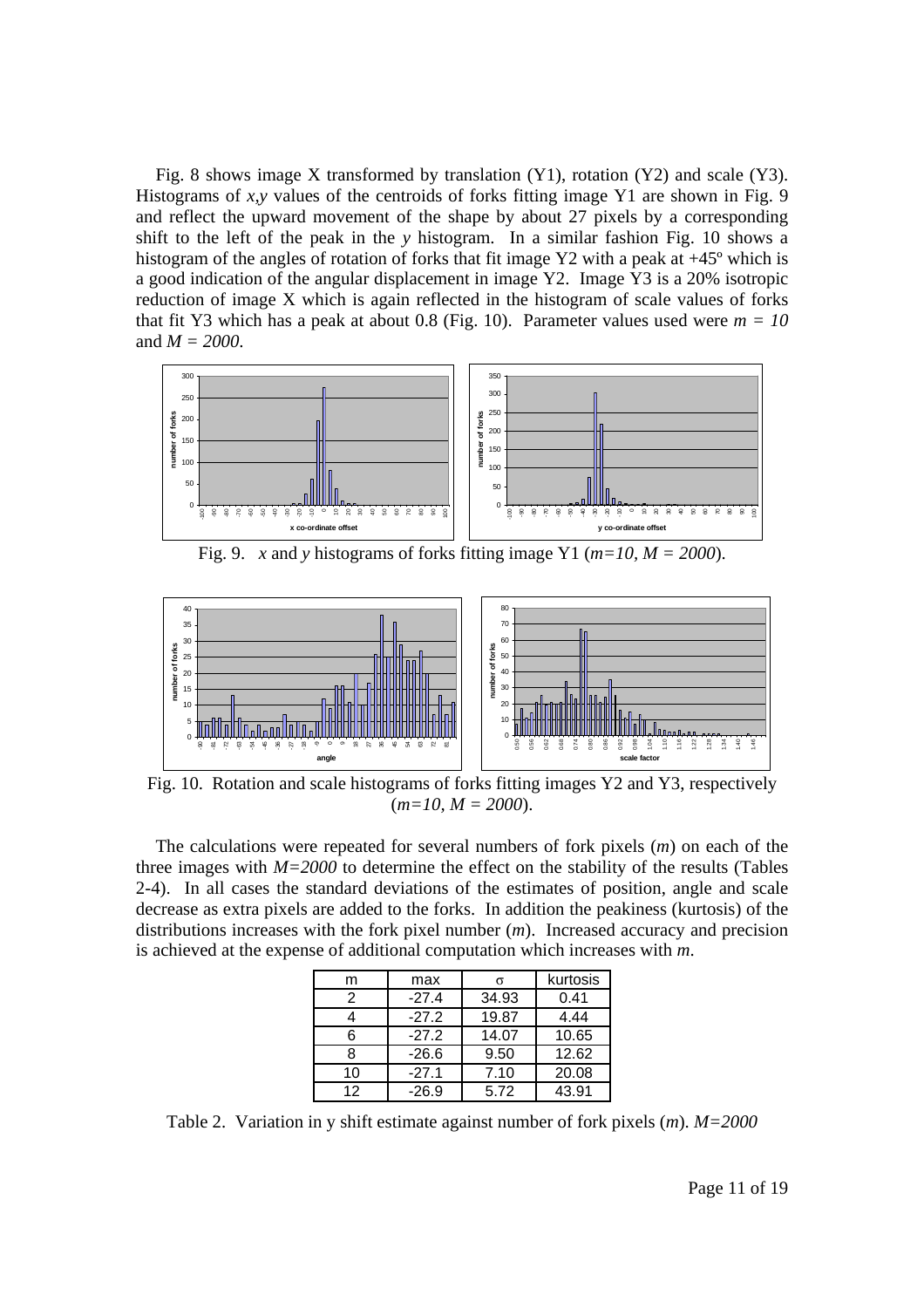| m  | max <sup>o</sup> | $\sigma$ (rad) | kurtosis |
|----|------------------|----------------|----------|
|    | 45               | 0.86           | $-1.00$  |
| հ  | 45               | 0.88           | $-0.92$  |
| 8  | 54               | 0.85           | $-0.48$  |
| 10 | 50               | 0.75           | 0.36     |
| 12 | 41               | 0.72           | 1.22     |
| 14 | 45               | 0.69           | 1.91     |

Table 3. Variation in angle estimate against number of fork pixels (*m*). *M=2000* 

| m  | max  | σ    | kurtosis |
|----|------|------|----------|
| 2  | 0.76 | 0.26 | $-0.72$  |
|    | 0.78 | 0.21 | 0.18     |
| հ  | 0.74 | 0.19 | 0.38     |
| 8  | 0.76 | 0.16 | 0.69     |
| 10 | 0.77 | 0.15 | 0.85     |
| 12 | 0.76 | 0.14 | 1.04     |

Table 4. Variation in scale estimate against number of fork pixels (*m*). *M=2000*

The results show that it is possible to extract relationships between patterns without making specific pre-defined measurements. Location, orientation and size can all be measured indirectly without placing a ruler on the object being measured. Structure that is common between pairs of patterns may be identified by observing the statistics of randomly generated transformed forks that have few rules for their production.

# **5. Similarity Tests**

 In order to test how the triangle inequality might be violated by the similarity measure, the three shapes in Fig. 5 were processed. The similarity scores are shown in Table 5. The composite shape B is rated as similar to A and less so to C with scores 374 and 58, respectively. However, A possesses few features in common with C and is given the much lower score of 10. The higher similarity between A and B than between B and C is due to the length of the lines in common.

| 1388              |      |     |
|-------------------|------|-----|
| $\sim$ 7 $\prime$ | 1530 |     |
|                   | 58   | 564 |
|                   |      |     |

Table 5. Similarity scores of shapes in figure 5.

The similarity calculation may be repeated on the same pair of images, but with greater constraints placed on the transform parameters so that random selections are made in a range that yields the best results. This means that if, for example, a peak in fork fitting frequency is identified at an orientation of 27º, the calculation is repeated selecting forks within the range of rotations  $[27^\circ - \alpha, 27^\circ + \alpha]$  where  $\alpha$  is a small angle before being applied to image B. In this way rotations are constrained to lie within a smaller range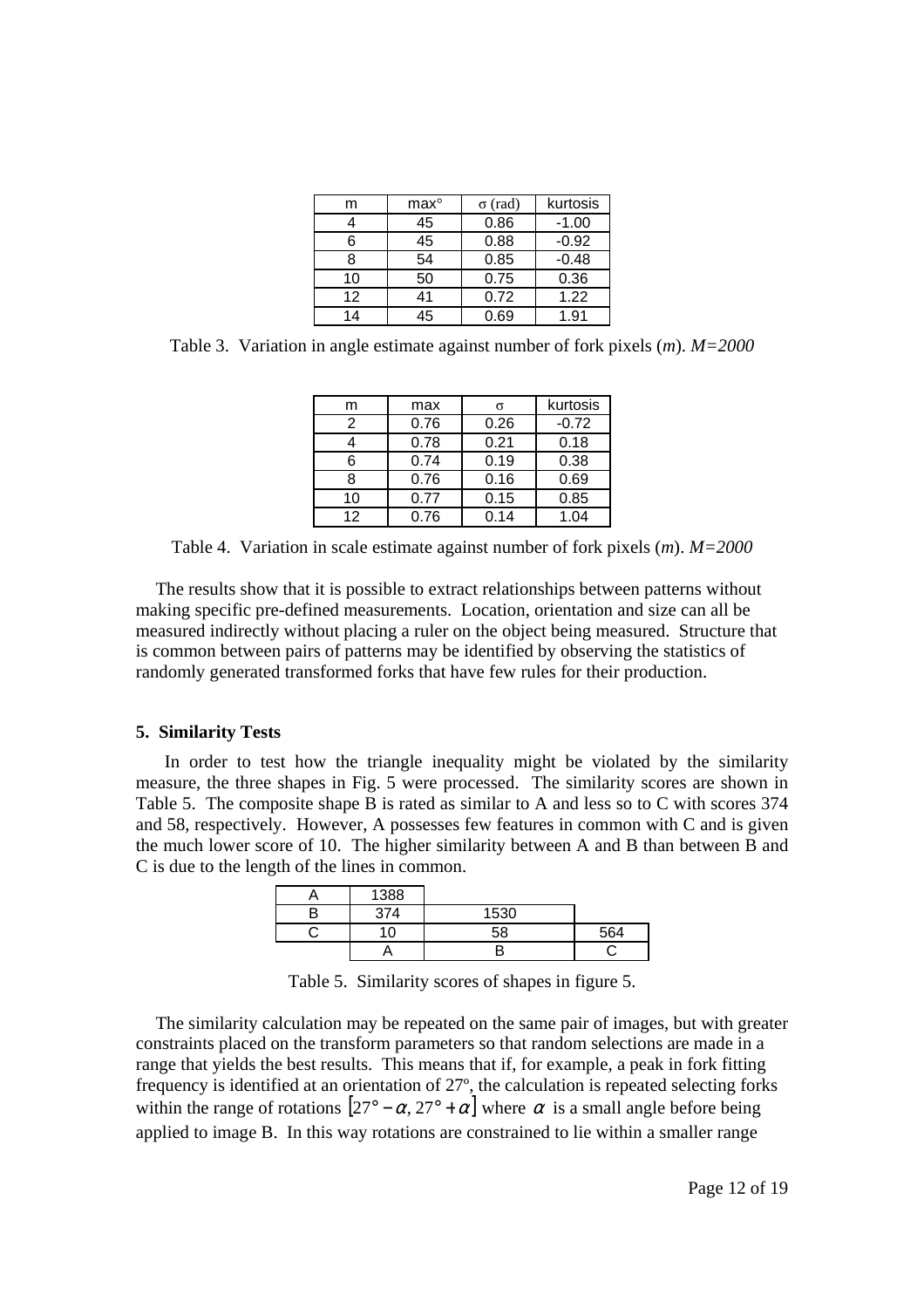allowed in the first iteration. In a similar fashion forks may be constrained in location during the second iteration by requiring pixels to lie within a distance *D* of  $(\bar{x}, \bar{y})$  and in effect focusing the computation on the region of highest similarity. These strategies have the effect of enhancing the likelihood of finding forks that fit a pair of similar patterns by focusing attention in the vicinity of the correct transform parameter value.



Fig. 11. 18 MPEG-7 shapes.

18 distinct binary shapes (200x200) were taken from the MPEG-7 set [18] (Fig. 11) and the similarity measure *R* calculated between all pattern pairs with *m=10* and *M=800*. Forks were allowed to be rotated randomly between  $\pm \pi/4$  with *D* = 150. Patterns matched against themselves obtain the highest scores. Pattern pairs showing strong similarity include (3,7), (5,7), (7,18), and (5,18) (Table 6).

|     | 968 |     |      |     |     |     |     |      |      |      |                  |     |      |      |      |      |     |     |
|-----|-----|-----|------|-----|-----|-----|-----|------|------|------|------------------|-----|------|------|------|------|-----|-----|
| 2   | 47  | 744 |      |     |     |     |     |      |      |      |                  |     |      |      |      |      |     |     |
| 3   | 513 | 41  | 1038 |     |     |     |     |      |      |      |                  |     |      |      |      |      |     |     |
| 4   | 507 | 94  | 452  | 844 |     |     |     |      |      |      |                  |     |      |      |      |      |     |     |
| 5   | 431 | 73  | 753  | 406 | 928 |     |     |      |      |      |                  |     |      |      |      |      |     |     |
| 6   | 255 | 169 | 60   | 221 | 67  | 960 |     |      |      |      |                  |     |      |      |      |      |     |     |
|     | 384 | 71  | 734  | 369 | 859 | 58  | 904 |      |      |      |                  |     |      |      |      |      |     |     |
| 8   | 517 | 68  | 449  | 545 | 443 | 288 | 439 | 1392 |      |      |                  |     |      |      |      |      |     |     |
| 9   | 281 | 120 | 183  | 475 | 208 | 536 | 174 | 518  | 1086 |      |                  |     |      |      |      |      |     |     |
| 101 | 314 | 12  | 423  | 276 | 412 | 40  | 389 | 244  | 123  | 1546 |                  |     |      |      |      |      |     |     |
|     | 445 | 41  | 695  | 407 | 699 | 192 | 617 | 465  | 326  | 335  | 988              |     |      |      |      |      |     |     |
| 12  | 240 | 87  | 302  | 395 | 241 | 276 | 276 | 315  | 414  | 197  | 169 <sup>°</sup> | 810 |      |      |      |      |     |     |
| 13  | 214 | 42  | 338  | 225 | 371 | 30  | 334 | 213  | 86   | 262  | 238              | 142 | 716l |      |      |      |     |     |
| 14  | 511 | 63  | 554  | 569 | 493 | 200 | 482 | 644  | 383  | 300  | 4561             | 266 | 251  | 1394 |      |      |     |     |
| 15  | 412 | 45  | 568  | 333 | 522 | 91  | 478 | 324  | 157  | 495  | 435              | 156 | 477  | 406  | 1548 |      |     |     |
| 16  | 336 | 72  | 190  | 470 | 225 | 322 | 210 | 563  | 692  | 148  | 313              | 359 | 130  | 384  | 192  | 1072 |     |     |
|     | 415 | 122 | 352  | 469 | 412 | 229 | 371 | 695  | 503  | 202  | 442              | 255 | 154  | 595  | 284  | 519  | 882 |     |
| 18  | 341 | 115 | 609  | 351 | 742 | 117 | 708 | 485  | 248  | 324  | 498              | 219 | 323  | 473  | 473  | 252  | 444 | 940 |
|     |     | 2   | 3    | 4   | 5   | 6   |     | 8    | 9    | 10   | 11               | 12  | 13   | 14   | 15   | 16   | 17  | 18  |

Table 6. Similarity scores of shapes in Fig. 10.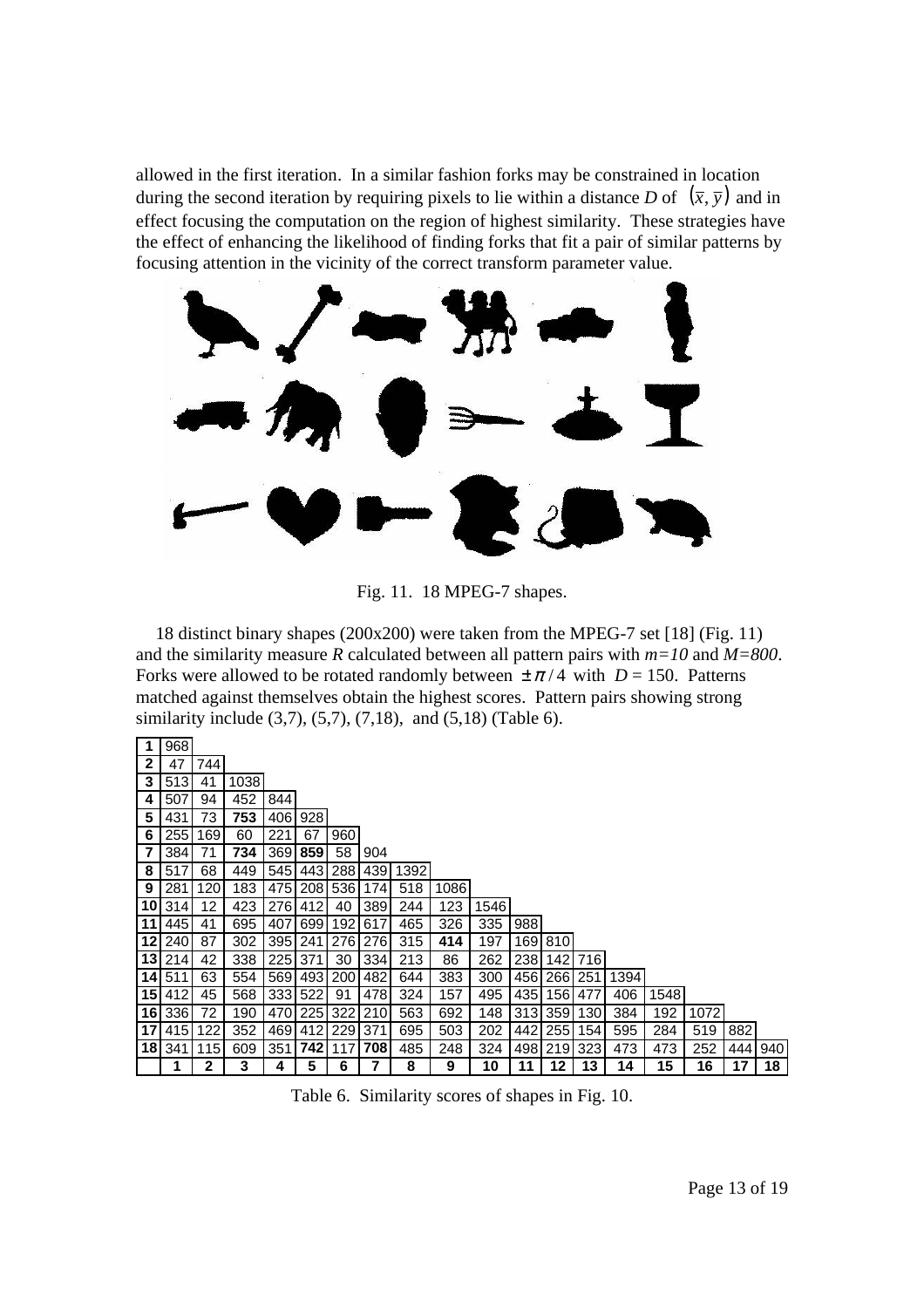Figure 12. Cluster of similar shapes

|    | 1   | 2   | 3   | 4   | 5   | 6   | 7    | 8    | 9   | 10  | 11   | 12  |
|----|-----|-----|-----|-----|-----|-----|------|------|-----|-----|------|-----|
| 12 | 939 | 825 | 752 | 843 | 852 | 751 | 750  | 791  | 764 | 755 | 703  | 886 |
| 11 | 625 | 682 | 589 | 677 | 593 | 632 | 590  | 571  | 545 | 624 | 1534 |     |
| 10 | 827 | 800 | 770 | 734 | 709 | 773 | 749  | 736  | 780 | 712 |      |     |
| 9  | 880 | 889 | 846 | 764 | 784 | 719 | 784  | 801  | 916 |     |      |     |
| 8  | 842 | 882 | 828 | 746 | 766 | 796 | 822  | 1464 |     |     |      |     |
| 7  | 858 | 932 | 876 | 694 | 786 | 810 | 8421 |      |     |     |      |     |
| 6  | 803 | 904 | 892 | 797 | 777 | 918 |      |      |     |     |      |     |
| 5  | 846 | 785 | 859 | 796 | 896 |     |      |      |     |     |      |     |
| 4  | 813 | 802 | 901 | 886 |     |     |      |      |     |     |      |     |
| 3  | 895 | 886 | 746 |     |     |     |      |      |     |     |      |     |
| 2  | 961 | 996 |     |     |     |     |      |      |     |     |      |     |
|    | 926 |     |     |     |     |     |      |      |     |     |      |     |

Table 7. Similarity scores of shapes in Fig. 11.

To be sure of a successful and rapid search through a database of shapes a hierarchy of such clusters have to be identified in which intra-cluster similarities are much larger than those between different clusters. With this in mind a cluster of very similar shapes to pattern 12 in Fig. 11 shown in Fig. 12 were analysed to determine how well the similarity measure would reflect the tightness of the cluster. Pattern 12 in Fig. 11 is in fact identical to pattern 1 in Fig. 12. Similarity measures were obtained under the same conditions as before and are shown in Table 7. The lowest similarity to pattern 1 with a score of 625 occurs with pattern 11 and significantly exceeds the highest similarity to pattern 12 in Table 6 which took a value of 414 with pattern 9. This means that it would be unlikely for any of the shapes in figure 12 and any other unseen variants to be confused with the wrong 'vantage' shape in Fig. 11.

The similarity scores for the very similar shapes in Fig. 12 are generally much higher than those for the dissimilar shapes in Fig. 11. This reflects the "tightness" of the cluster of similar shapes in comparison with the significant differences indicated in Table 6 by the wide range of scores.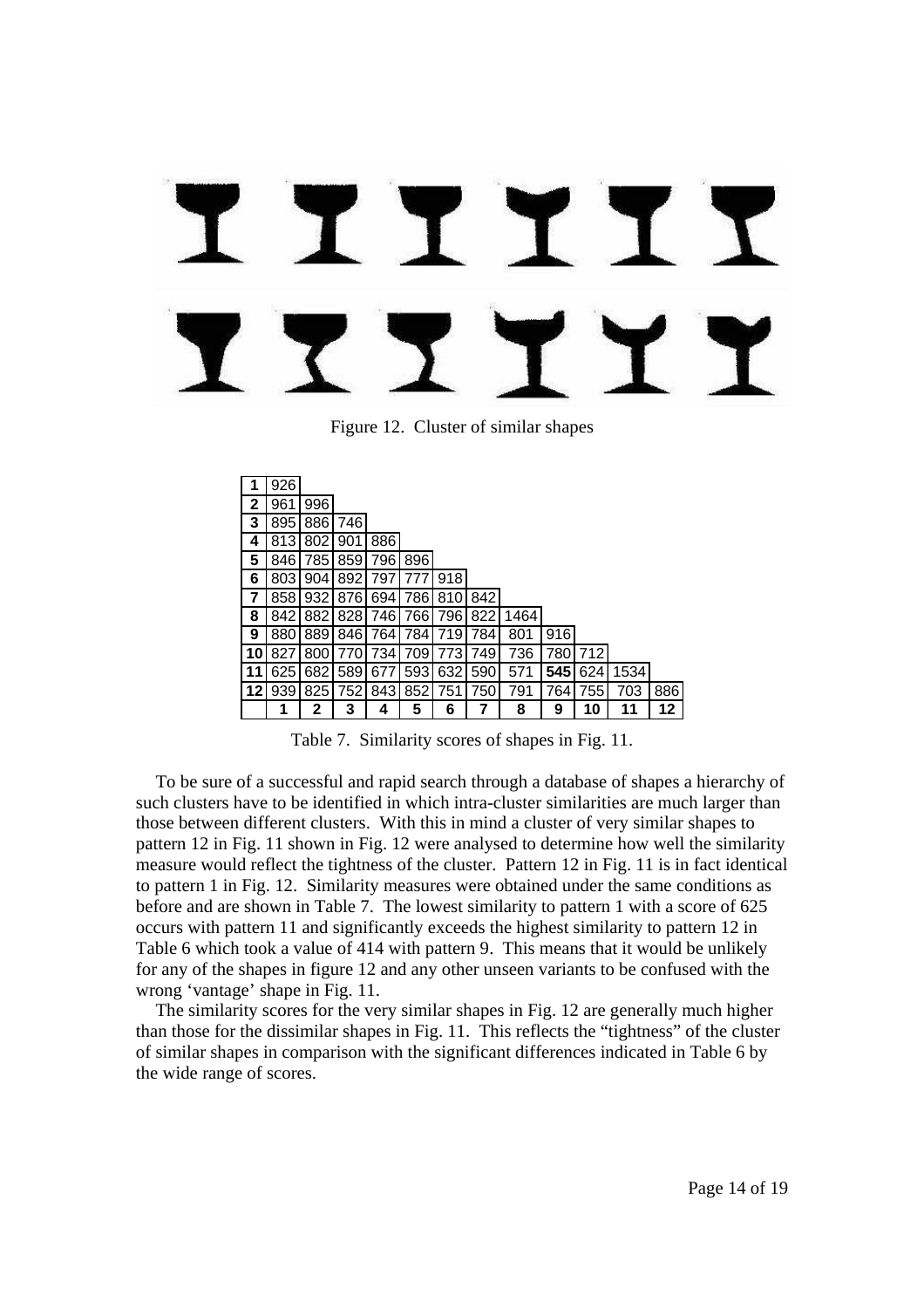#### **6. Discussion**

The results presented here only refer to black and white shapes, but the mechanisms also apply to colour images. Pixel matching for colour requires that all three colour components independently have values within  $\delta$  of each other. However, preliminary experiments indicate that the additional discriminatory information in the colour requires that the number of pixels in forks be reduced from 10 to 3 or 4 to facilitate matching. This also reduces processing time.

A symmetry transform used with the attention model above has been successful in extracting reflective symmetry from colour images [36]. This suggests that additional invariance in the similarity measure may be obtained when comparing shapes that are similar with respect to a given operation. Invariance under different illuminations is a further possibility building upon results using a colour transform in a similar fashion to obtain colour constancy in images [37]. Extracting such parameters simultaneously by applying all the transforms to each fork before testing for a fit may require an impractical increase in the number of forks generated (*M*) to obtain statistical significance. On the other hand extracting the parameters separately is consistent with the understanding that early visual analysis results in separate maps for separate properties [29]. These preattentive properties include orientation [38], size [39], and colour [40] which do not perform well in conjunction.

The "curse of dimensionality" is avoided in this approach because the similarity measure is not dependent upon vectors derived from a n-dimensional feature space. Instead features specific to each pattern pair are extracted as part of the similarity calculation itself and these features may bear no relation to other patterns in the database. On the other hand conventional approaches are forced to limit the numbers of features either because of constraints on the size of training sets, or because of decreasing performance due to the lack of independence amongst larger feature sets [41].

The approach to measuring similarity is based on a trial and error process of generating features (forks) that are present in pairs of patterns. No guidance is given during this process as this would inevitably damage the performance on certain classes of shapes by precluding relevant features from being produced. The negative effects of such guidance cannot be predicted in advance of experiment and would not be discovered until sufficient data is explored.

The matching of forks can be carried out in parallel as each operation is independent of the next. However, although the computational steps are very simple there are a large number of them and a shape comparison takes about 1 second on a 1.8GHz machine running in C++. In fact the computations are inappropriate for a serial machine which is designed to carry out fast arithmetic operations with little opportunity to harness parallel architecture.

The human vision system possesses a clever attention mechanism that protects us from danger and gives considerable evolutionary advantage. It is tempting to speculate that those features that distinguish foreground from background are remembered and help us to recognise important objects in a scene at a later date. Of course fresh scenes do not appear exactly as they did in the past and it is necessary to match new inputs onto stored data in ways that preserve the notion of similarity. Desimone at al [42] suggest that this is achieved by favouring inputs competitively that match the description of the information currently needed. It is also interesting to suggest that a form of surround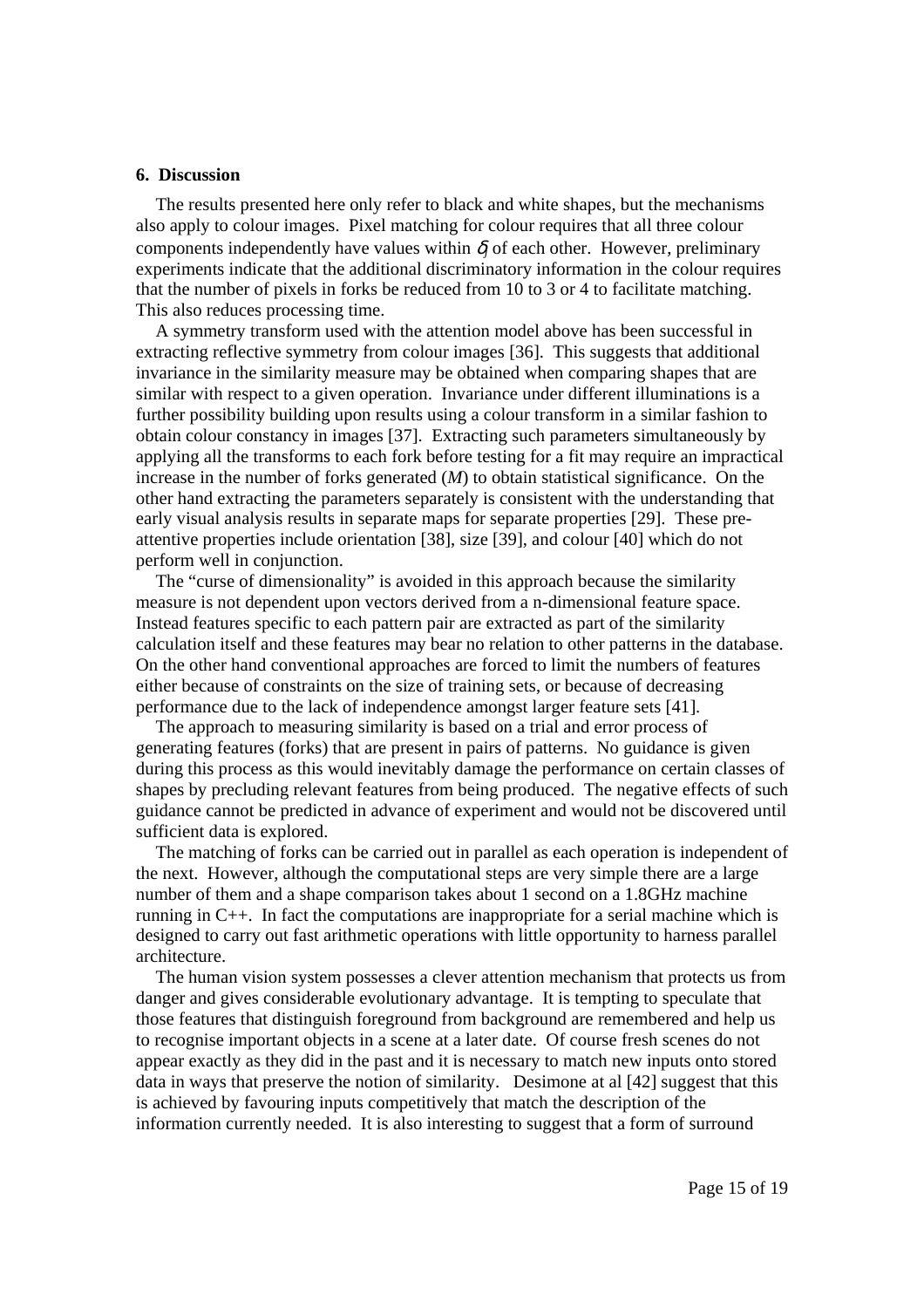suppression operates in time and space throughout the brain. Indeed there is no reason to believe that different parts of the brain including vision use different computational tools [43]. Signals in the cortex that vary may be suppressed locally if they constitute a background that possesses a certain self-similarity. On the other hand signals that are locally anomalous are not so inhibited. Signals that create peaks of activity by resonating with a stored response that was retained as a result of earlier anomalous activity will again be anomalous and the activity will be reinforced by the surround suppression and represent an act of recognition.

#### **7. Conclusions**

This paper has described a measure of similarity between patterns that does not require the prior specification of features on which that measure is based. The approach is derived from an attention model that identifies saliency by comparing regions in a single image and recognising differences. Similarity is measured by applying the dual operation to two images and seeking features in common. The similarity calculation represents an unsupervised learning process in which pattern clusters are identified without requiring pattern class labels or numbers of clusters. Large numbers of features are generated without guidance and their presence in pairs of patterns determines the similarity measure.

More results are needed to prove the effectiveness of the measure for shape indexing and retrieval in a large database. However, the approach has the significant advantages that training sets are not required and problem solutions are not precluded by the *a priori* selection of features. It is shown that this measure is stable and is not constrained by the triangle inequality which can prevent proper discrimination. Greater precision may be obtained with more computation using larger forks or increased numbers of forks. The measure provides a plausible mechanism for comparing shapes and other patterns which focuses computation on optimising transform parameters that expose similarity.

Future work will be directed at larger sets of shapes and natural images where it is proposed that attention based similarity measures can be used in Content Based Image Retrieval and copy detection applications.

#### **Acknowledgements**

This research has been conducted with the support of BT Research and Venturing and within the framework of the European Commission funded Network of Excellence "Multimedia Understanding through Semantics, Computation and Learning" (MUSCLE) [44].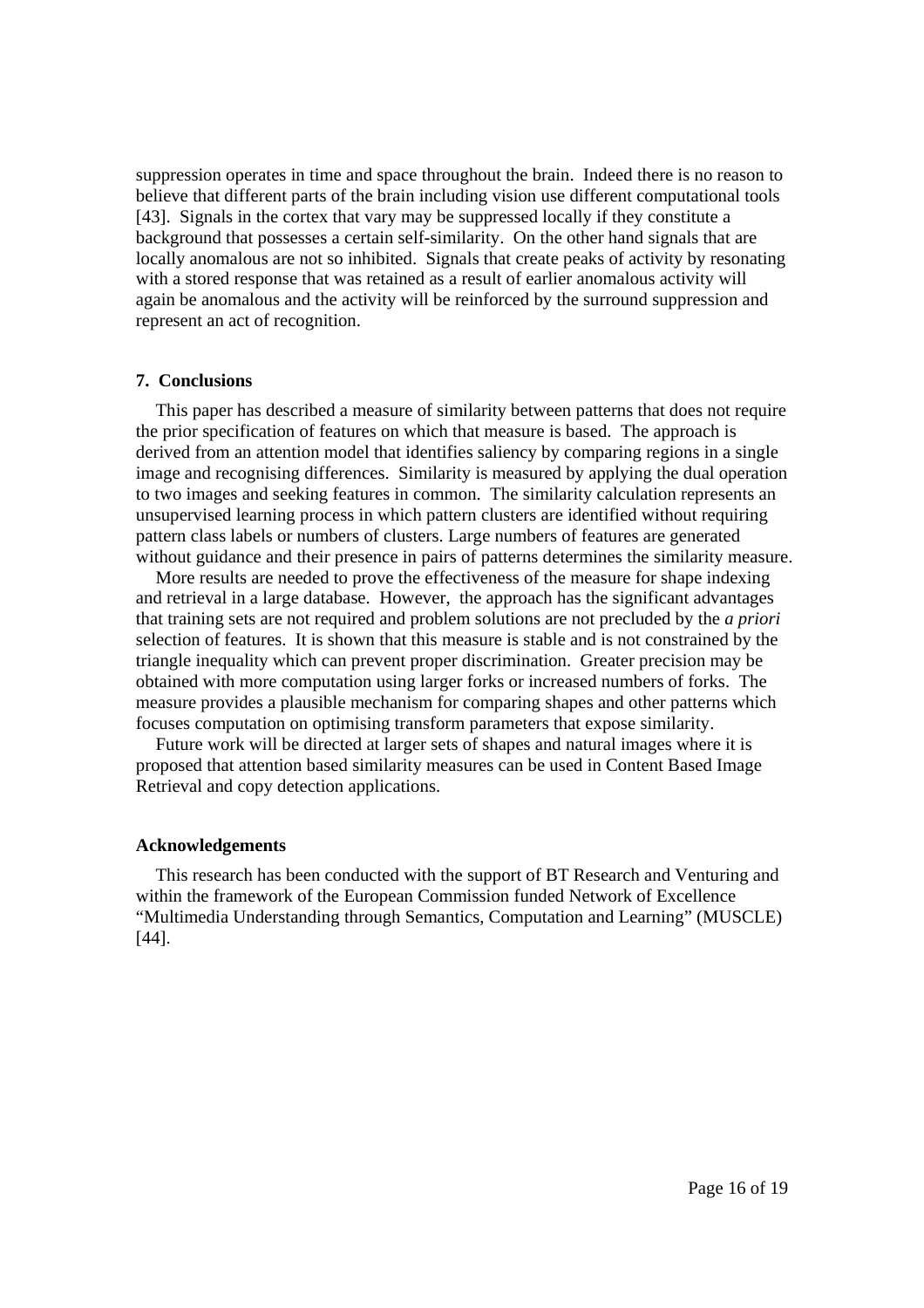### **References**

- [1] Y. Rui, T.S. Huang, S.F. Chang, Image retrieval: current techniques, promising directions and open issues, J. Visual Communication and Image Representation,  $10(1)$ ,  $(1999)$  39 – 62.
- [2] A.W.M. Smeulders, M. Worring, S. Santini, A. Gupta, R. Jain, Content-based image retrieval at the end of the early years, IEEE Trans. Pattern Anal. Mach. Intell. 22(12) (2000) 1349-1379.
- [3] R. C. Veltkamp, M. Tanase, Content-based image retrieval systems: a survey, March 2001, http://www.aa-lab.cs.uu.nl/cbirsurvey/cbir-survey/.
- [4] E. Izquierdo, V. Mezaris, E Triantafyllou, L-Q. Xu, State of the art in content-based analysis, indexing and retrieval, IST Project IST-2001-32795, Network of Excellence in Content-Based Semantic Scene Analysis and Information Retrieval, Sept. 2002, http://www.iti.gr/SCHEMA/library/index.html
- [5] M. Flickner, H. Sawhney, W. Niblack, J. Ashley, Q. Huang, B. Dom, M. Gorkani, J. Hafner, D. Lee, D. Petkovic, D. Steele, P. Yanker, Query by image and video content: the QBIC system, IEEE Computer (1995).
- [6] A. Pentland, R. W. Pickard, S. Sclaroff, Photobook: content-based manipulation of image databases," Proceedings of SPIE Storage and Retrieval of Images and Video Databases, Vol. 2185, San Jose, CA, USA, 1994.
- [7] C. Carson, S. Belongie, H. Greenspan, J. Malik, Blobworld: image segmentation using expectation-maximisation and its application to image querying," IEEE Trans. Pattern Anal. Mach. Intell. 24(8) (2002) 1026-1038.
- [8] J.R. Smith, S-F. Chang, VisualSEEk: a fully automated content-based image query system, Proceedings of the ACM International Conference on Multimedia, Boston MA, USA, 1996, pp 87-98.
- [9] W-Y. Ma, B.S. Manjunath, NeTra: a toolbox for navigating large image databases," Multimedia Systems, 7 (1999), 184-198.
- [10] A. Gupta, R. Jain, Visual information retrieval, Communications of the ACM, 40(5) (1997) 70-79.
- [11] D. Vernon, Cognitive vision the development of a discipline, European Research Network for Cognitive AI-enabled Computer Vision Systems - KA4 - IST-2001- 35454, ECVision project report, August 2004.
- [12] J.W.H. Tangelder, R.C. Veltkamp, A survey of content based 3D shape retrieval methods, Proceedings of Shape Modelling International Conference, 2004, pp. 145- 156.
- [13] D. Zhang and G. Lu, Review of shape representation and description techniques, Pattern Recognition, 37 (2004) 1-19.
- [14] R Manmatha, S. Ravela and Y. Chitti, On computing local and global similarity in images, Proceedings of SPIE Human and Electronic Imaging III, 1998.
- [15] K. Mikolajczyk, A. Zisserman, C. Schmid, Shape recognition with edge-based features, Proceedings of the British Machine Vision Conference, Norwich, UK, 2003.
- [16] W.A. Almageed, C. Smith, Hidden Markov models for silhouette classification, Proceedings of the World Automation Congress, Orlando, 2002.
- [17] M-S Dao, F.G.B. De Natale, A. Massa, Edge potential functions and genetic algorithms for shape-based image retrieval, Proceedings of the International Conference on Image Processing, Barcelona, 2003.
- [18] T.B Sebastian, P.N. Klein B.B. Kimia, Recognition of shapes by editing shock graphs, Proceedings of the International Conference on Computer Vision, Vancouver, 2001, pp. 755-762.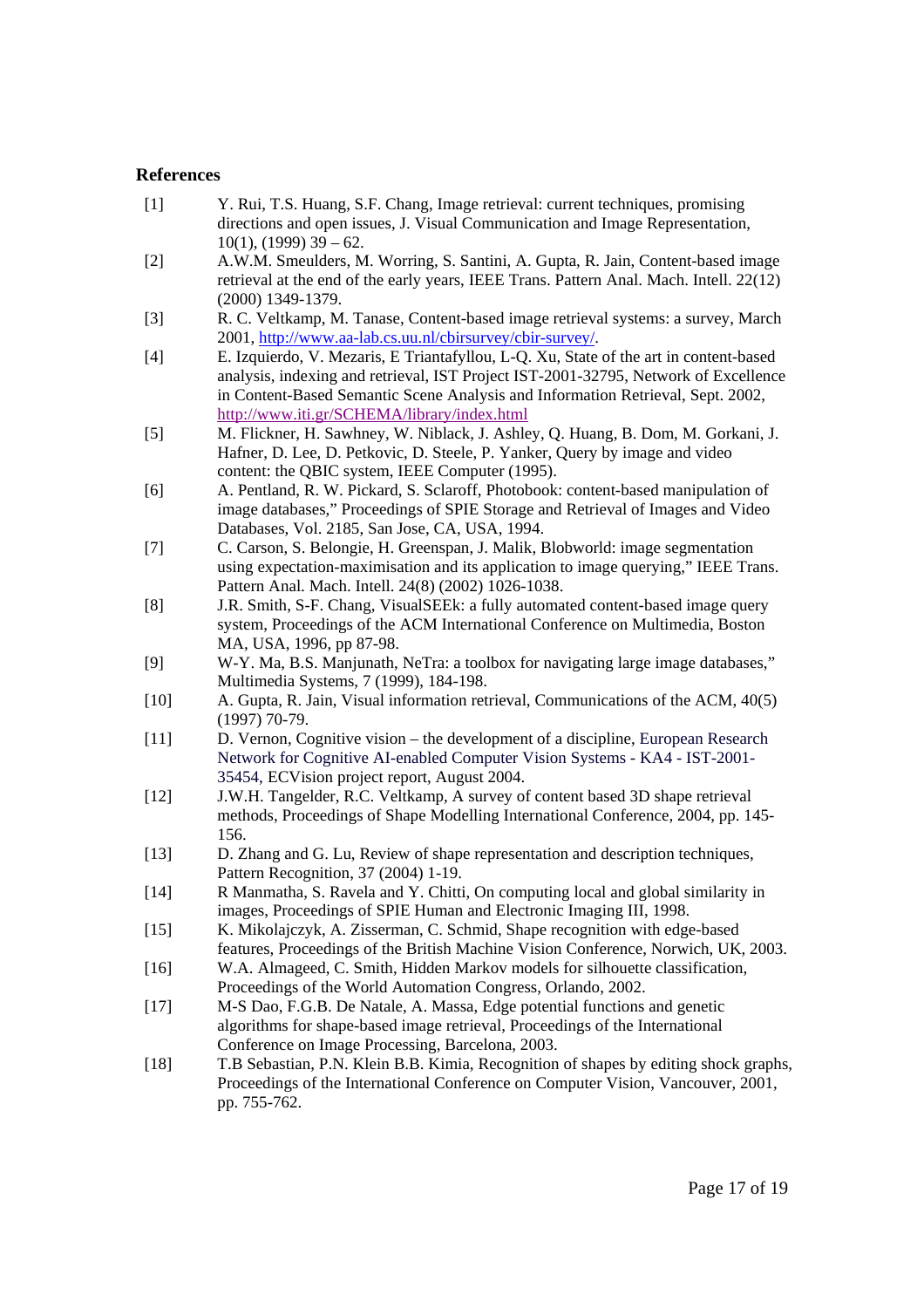- [19] N. Iyer, S. Jayanti, K. Lolu, Y. Kalyanaraman, K. Ramani, A multi-scale hierarchical 3D shape representation for similar shape retrieval, Proceedings of the International Symposium on Tools and Methods of Competitive Engineering, Lausanne, 2004.
- [20] S. Belongie, J. Malik, J. Puzicha, Shape matching and object recognition using shape contexts, IEEE Trans. Pattern Anal. Mach. Intell., 24(4) (2002) 509-522.
- [21] P. Viola, M. Jones, Rapid object detection using a boosted cascade of simple features, Proceedings of Computer Vision and Pattern Recognition, Vol. 1, 2001, pp 511-518.
- [22] A. Mojsilovic, J. Hu, E. Soljanin, Extraction of perceptually important colors and similarity measurement for image matching, retrieval, and analysis, IEEE Trans. on Image Processing, 11(11) (2002) 1238-1248.
- [23] B. J. Super, Fast correspondence-based system for 2-D shape classification, Pattern Recognition Letters, 25(2) (2004) 217-224.
- [24] M.H.C. Law, M.A.T. Figueiredo, A.K. Jain, Simultaneous feature selection and clustering using mixture models, IEEE Trans. on Pattern Anal. Mach. Intell. 26(9) (2004) 1154-1166.
- [25] L. Itti, Automatic foveation for video compression using a neurobiological model of visual attention, IEEE Trans. on Image Processing, 13(10) (2004) 1304-1318.
- [26] S. Frintrop, A. Nuchter, H. Surmann, Visual attention for object recognition in spatial 3D data, Proceedings of IEEE International Conference on Intelligent Robots and Systems, Sendai, Japan, 2004.
- [27] C. Grigorescu, N. Petkov, M.A. Westenberg, Contour detection based on nonclassical receptive field inhibition, IEEE Trans. on Image Processing, 12(7), (2003) 729-739.
- [28] R. Desimone, Visual attention mediated by biased competition in extrastriate visual cortex, Phil. Trans. R. Soc. Lond. B, 353, (1998) 1245 – 1255.
- [29] A. Treisman, "Preattentive processing in vision," in "Computational Processes in Human Vision: an Interdisciplinary Perspective," Ed. Z. Pylyshyn, Ablex Publishing Corp., Norwood, New Jersey, 1988.
- [30] J. K. Tsotsos, S. M. Culhane, W. Y. K. Wai, Y. Lai, N. Davis and F. Nuflo, " Modeling visual attention via selective tuning," Artificial Intelligence, 78, pp 507- 545, 1995.
- [31] T. Lindeberg, "Detecting salient blob-like image structures and their scales with a scale-space primal sketch: a method for focus-of-attention," Int. J. of Computer Vision, 11:3, 1993.
- [32] F.W.M. Stentiford, An estimator for visual attention through competitive novelty with application to image compression," Proceedings of Picture Coding Symposium, Seoul, Korea, 2001.
- [33] H. E. Jones, K. L. Grieve, W. Wang, and A. M. Sillito, "Surround suppression in primate V1," Journal of Neurophysiology, vol. 86, no. 10, pp 2011-2028, 2001.
- [34] F. W. M. Stentiford, "The measurement of the salience of targets and distractors through competitive novelty,"  $26<sup>th</sup>$  European Conference on Visual Perception, Paris, September 1-5, 2003.
- [35] F.W.M. Stentiford, An attention based similarity measure with application to content based information retrieval, Proceedings of SPIE Storage and Retrieval for Media Databases, Vol 5021, Santa Clara, CA, USA, 2003.
- [36] F W M Stentiford, "Attention based symmetry detection in Colour Images," IEEE Workshop on Multimedia Signal Processing, Shanghai, October 30-November 2, 2005.
- [37] F. W. M. Stentiford, "Attention based colour correction," SPIE Human Vision and Electronic Imaging XI, San Jose, Jan. 2006.